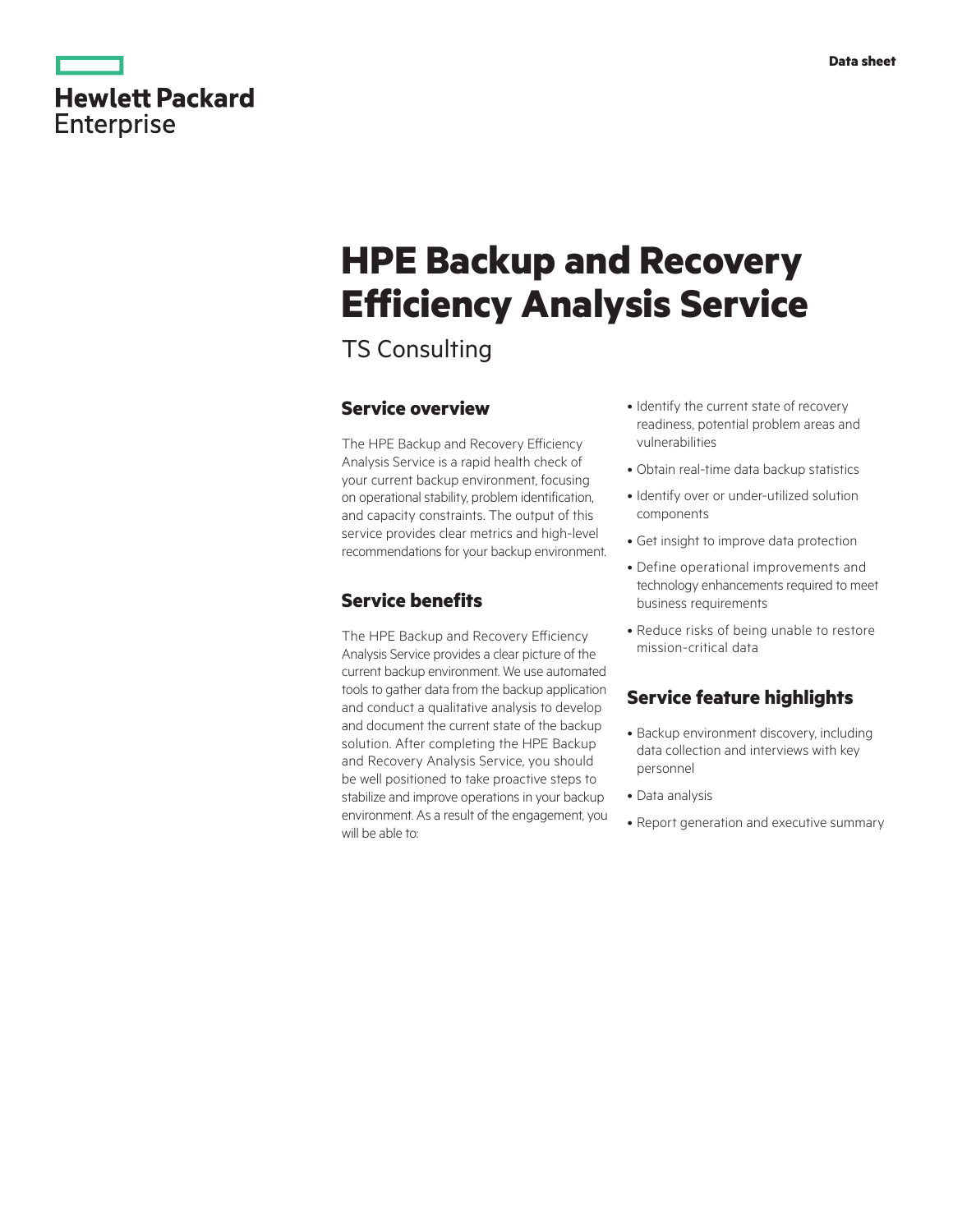# **Service features**

**Table 1.** Service features

| <b>Feature</b>                    | <b>Delivery specifications</b>                                                                                                                                                                                                                                                                                 |
|-----------------------------------|----------------------------------------------------------------------------------------------------------------------------------------------------------------------------------------------------------------------------------------------------------------------------------------------------------------|
| <b>Project management</b>         | The HPE project manager will work with the customer to manage the delivery of the service during HPE standard business hours and<br>days, excluding HPE holidays. The project manager will provide the activities detailed below:<br>• Manage any HPE resources required for the delivery of the service       |
|                                   | · Schedule a pre-kick-off meeting with the customer to align logistics                                                                                                                                                                                                                                         |
|                                   | . Identify the customer's responsibilities and other requirements in order to facilitate the delivery of this service                                                                                                                                                                                          |
|                                   | • Act as the liaison and single point of contact between HPE and the customer regarding the service                                                                                                                                                                                                            |
|                                   | . Develop the project schedule and manage the project against defined timelines                                                                                                                                                                                                                                |
|                                   | · Facilitate the completion of an HPE StoreOnce questionnaire, which must be met prior to service delivery                                                                                                                                                                                                     |
| Service planning and kick-off     | Service planning is performed in collaboration with the customer. During this phase, HPE:<br>. Introduces the service to the customer and works with the customer to identify key stakeholders                                                                                                                 |
|                                   | • Establishes the context of the service by identifying the focus areas chosen by the customer                                                                                                                                                                                                                 |
|                                   | . Requests backup environment documentation from the customer                                                                                                                                                                                                                                                  |
|                                   | · Distributes the backup environment data collection questionnaire to the customer                                                                                                                                                                                                                             |
|                                   | . Works with the customer to define service delivery logistics, including time, dates and location                                                                                                                                                                                                             |
|                                   | • Provides a timeline of activities for the duration of the service engagement                                                                                                                                                                                                                                 |
|                                   | · Discusses in detail the customer responsibilities to help ensure an on-time and successful engagement                                                                                                                                                                                                        |
|                                   | · Discusses out-of-scope activities where applicable                                                                                                                                                                                                                                                           |
|                                   | • Schedules an onsite discovery session, including required participants and logistics                                                                                                                                                                                                                         |
| <b>Discovery</b>                  | The HPE consultant will work with the customer to:<br>. Collect the information (via a questionnaire, tools, and interviews) needed to plan and analyze the current backup solution                                                                                                                            |
|                                   | . Review the data gathered from the customer prior to the onsite visit, if applicable                                                                                                                                                                                                                          |
|                                   | . Conduct an onsite kick-off discussion with the customer to review the backup environment and data protection requirements                                                                                                                                                                                    |
|                                   | • Gather any additional required data that was not previously provided                                                                                                                                                                                                                                         |
| <b>Analysis</b>                   | Analysis occurs throughout the delivery of this service.<br>HPE performs a detailed review of information gathered and compares it to industry standards and best practices. Information is<br>gathered and applicable focus areas are analyzed and usage is rationalized.                                     |
|                                   | Results are documented, providing an understanding of implications and the need for remediation.                                                                                                                                                                                                               |
| Documentation and project closure | HPE will complete the following tasks:<br>. Build the HPE Backup and Recovery Efficiency Analysis Report summarizing:                                                                                                                                                                                          |
|                                   | - Current-state findings                                                                                                                                                                                                                                                                                       |
|                                   | - High-level remediation plan                                                                                                                                                                                                                                                                                  |
|                                   | - Roadmap for improving data protection                                                                                                                                                                                                                                                                        |
|                                   | . Deliver the presentation to executive sponsors at a mutually agreed-upon time during HPE standard business hours and days,<br>excluding HPE holidays                                                                                                                                                         |
|                                   | The customer is responsible for ensuring the attendance at this session of its required attendees and providing the necessary logistics<br>to enable HPE to provide the summary presentation.                                                                                                                  |
| <b>Project prerequisites</b>      | An HPE service specialist will confirm with the customer that the prerequisites have been met and schedule the delivery of the service<br>at a time mutually agreed upon by HPE and the customer. The HPE service specialist will also periodically provide status updates on<br>the service delivery process. |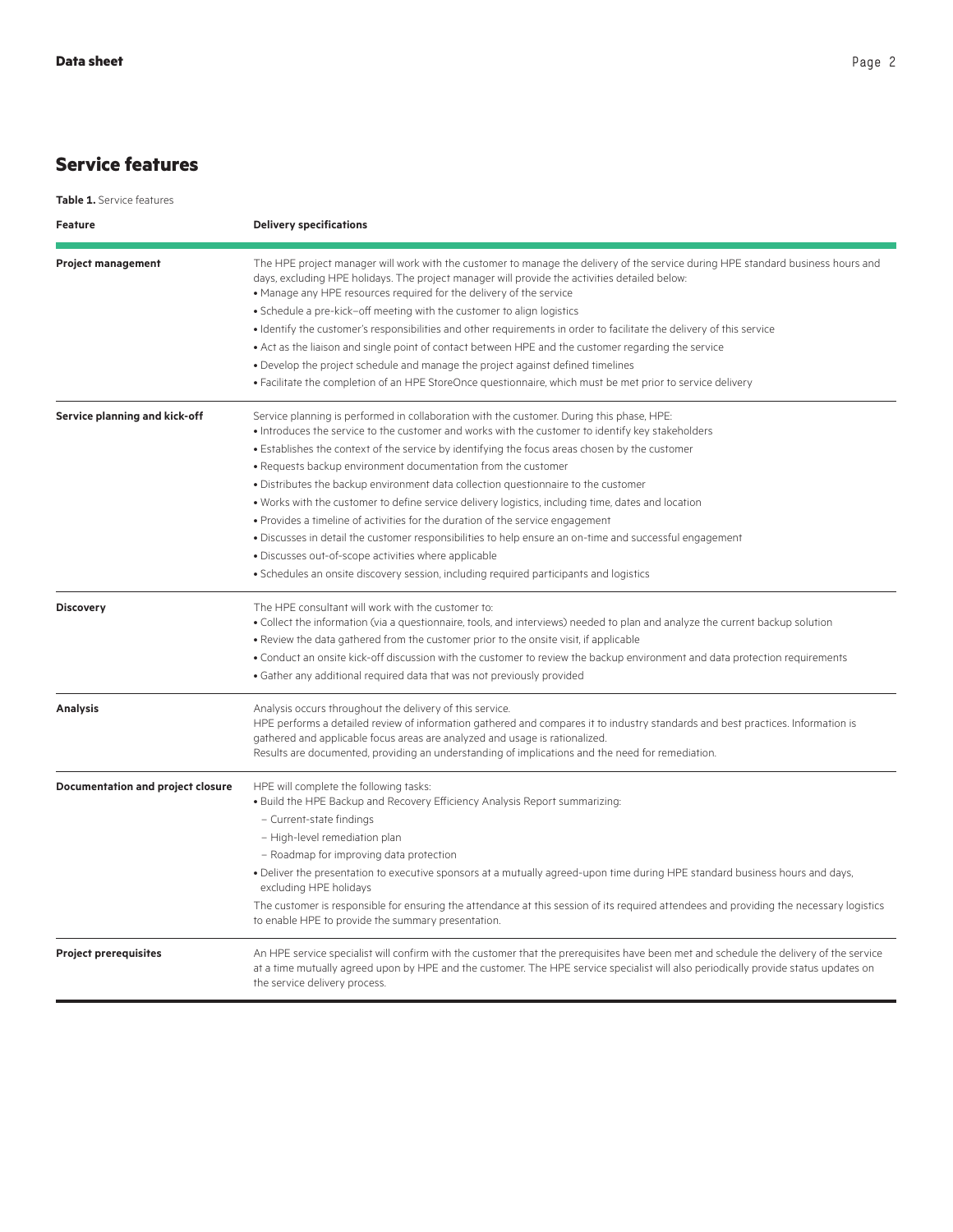## **Service eligibility**

HPE will provide assessment and analysis services for customers that meet the following scoping parameters:

- Up to one data center location
- Up to one backup software technology
- Up to one backup master server instance

Any requirements outside these parameters may require multiple quantities of the Backup and Recovery Efficiency Analysis Service SKU, may require a Statement of Work (SOW) or Backup and Recovery Impact Analysis service.

## **Service limitations**

These services are based upon the information available at the time of delivery, including the accuracy and completeness of any information the customer provides to HPE:

- Service to be fulfilled at a single customer location
- Service includes a maximum of one trip to a customer location

#### **Activities such as, but not limited to, the following are excluded from this service:**

- HPE is not providing any standard lifecycle services required to implement a backup solution, such as architecture planning, designing, or remediating and implementing the customer's current or future backup environment
- Any implementation of the recommendations provided
- Any services not clearly specified in this document or in an associated SOW
- Application and hardware integration or integration of third-party products or peripherals
- Planning, design, implementation, or assessment of the customer's overall SAN or fabric architecture, servers, business applications, databases, storage arrays
- Any documentation other than that which is mentioned in this data sheet

• Implementation of hardware and software products, including the customer's server, application, database, storage, SAN, and network

### **Customer responsibilities**

#### The customer will:

- Contact an HPE service specialist within 90 days of date of purchase to schedule the delivery of the service
- Ensure that all service prerequisites identified during the discovery activity have been met
- Assign a project sponsor, who will:
	- –Be available to HPE consulting personnel throughout the life of the project
- –Act as an escalation point when conflicts cannot be resolved by the project manager
- Assign a project manager, who will:
- –Be responsible for making all decisions relative to this project, including the identification and assignment of partner resources
- –Coordinate all interviews or meeting schedules
- –Be authorized to approve project changes
- –Establish an internal communication plan for critical problems to ensure rapid resolution and clear communication on a peer-to-peer basis between HPE and all partners
- Assign managers and other personnel, as appropriate, to work with HPE throughout the life of the project
- Provide HPE personnel with access to the customer's building facilities, computer room facilities, systems, passwords, and so on, as needed, during standard business hours as well as after hours, if needed
- Purchase or provide all hardware, software, licenses, staff, current maintenance contracts, and environments necessary for HPE to provide this service
- Provide a suitable work area commensurate with the number of onsite HPE consultants; the work area will include desks, chairs, and telephones, and Internet/HPE network access through a virtual private network (VPN)